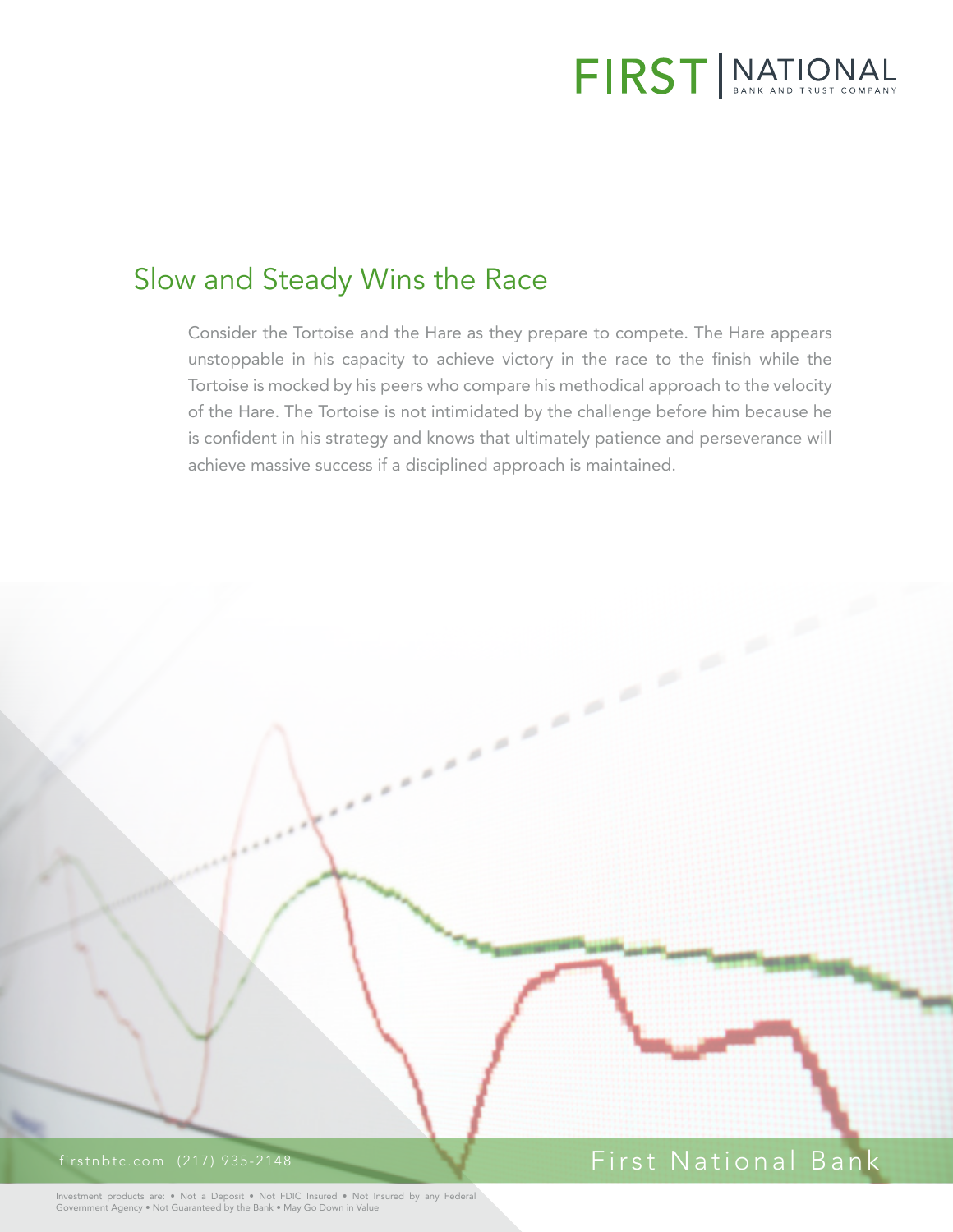At First National Bank we believe the problem today is that people underestimate the amount of risk in their financial plan. Therefore, we focus on investment and fiduciary risk first, and return second, providing clients with custom, optimized solutions. This allows our clients to sleep better knowing their prosperity is protected even while the market swings wildly from time-to-time.

Let's put this in context. We are now nine years removed from equity market lows reached at the tail end of the Great Financial Crisis in March 2009. From their peak in October 2007, equities would fall over 50% in the subsequent 15 months. In the "nine-year bull market" we've experienced since then, the S&P 500 and Dow Jones are up roughly 250% with mostly smooth sailing throughout.

Using only short-term memory, 2017 makes it seem like there is no place to be but equities. To be clear, 2017 was a great year for stock investors with the S&P 500 and Dow Jones up 19 percent and 25 percent, respectively. However, times like this cause investors to become complacent and forget about risk. Using 2017 as a case for only risk-on equity investing glosses over market downturns, which we experienced in 2011 with the European debt crisis and the China-driven volatility in both August 2015 and February 2016. These were seemingly isolated incidents that were recovered from in a month or so, but they should be good examples of why risk is an important consideration in investment management.

Remember when we called this a "nine-year bull market"? When you dig a little deeper into the downturns mentioned above, the 2011 correction could actually be considered a bear market period, thus breaking up the nine-year run since the Great Financial Crisis. The S&P 500 dropped approximately 20 percent from May to October 2011. Seems so long ago, doesn't it?

When looking at the seven-month period including both the August 2015 and February 2016 volatility, the S&P 500 was down about 15 percent overall, but many stocks were down over 25 percent. Again, when you consider the equity returns from that point until the end of 2017, it's easy to think that equities are the place to be.

Fast forward to 2018. Markets continued their run upwards in January, reaching all-time highs on the 26th. However, in the weeks to follow, the S&P 500 would fall over 11 percent from its highest level to its lowest point on February 9th. Stocks would rebound through the end of the month, but that wouldn't erase the loss of nearly 4 percent for the year's shortest month. With equities and valuations at such high levels, panic and selloffs can happen quickly and drastically.

In historical context, bull markets have averaged around nine years in duration. "Bull market" is a somewhat subjective title, so whether or not we've had a nine-year bull market, there has still been a great run in equities since March 2009 in totality though not without some large corrections on the way. Bear markets are much shorter in duration, lasting about 15 months, but they can become painful in a hurry. What if one of the events listed above had gone on for another month or more? Can you stomach a 20 percent drop in an equity portfolio? What if the drop lasts for six months?

This is all being mentioned not as a scare tactic, but a reminder that risk is real and should not be forgotten. While an all-equity investor would have outperformed someone diversified into bonds and alternatives throughout this nine-year period, the downturns experienced during this time period remind us of the risk that an all-equity investor is taking on to achieve their return. A prudent, diversified portfolio that starts with a focus on risk is going to weather the storm when volatility picks up. If the start to 2018 is any indicator, we might see a much more volatile environment than we saw last year.

## firstnbtc.com (217) 935-2148 First National Bank

Investment products are: • Not a Deposit • Not FDIC Insured • Not Insured by any Federal Government Agency • Not Guaranteed by the Bank • May Go Down in Value